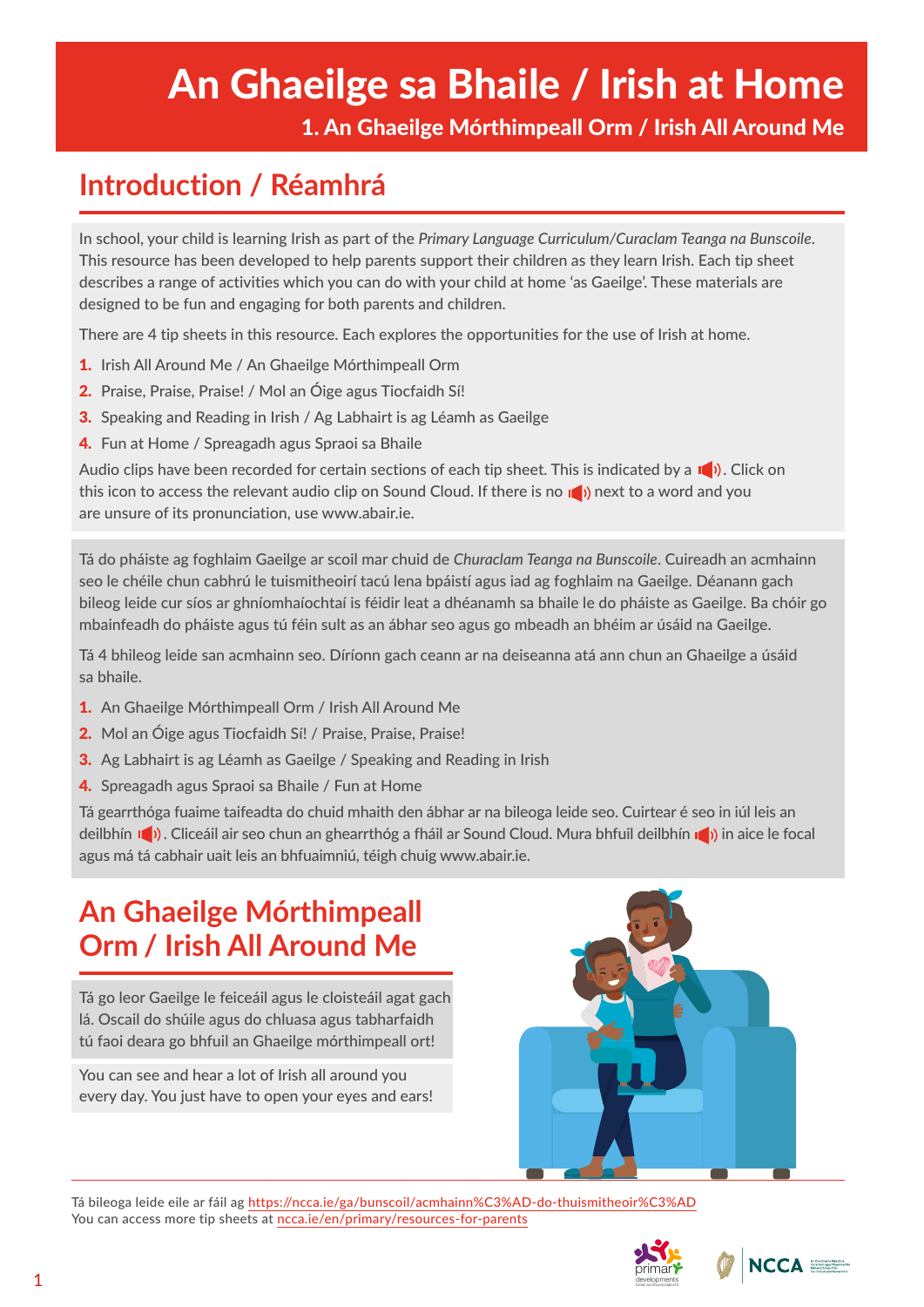## **An Ghaeilge sa Cheantar / Irish in my Locality**

| Téigh amach ag siúl sa cheantar. Glac grianghraf de na  | Go out for a walk in your locality. Take a photo of the   |
|---------------------------------------------------------|-----------------------------------------------------------|
| fógraí Gaeilge a fheiceann tú (ar chomharthaí bóthair,  | signs that you see written in Irish (road signs, names of |
| ainmneacha scoileanna nó siopaí srl.).                  | schools or shops etc.).                                   |
|                                                         |                                                           |
| An gcloiseann tú aon nathanna Gaeilge in úsáid ar an    | Do you hear any Irish phrases being used on the bus,      |
| mbus, ar an Luas, nó ar an traein? Cad is brí leo?      | on the Luas, or on the train? What do they mean?          |
| Déan liosta díobh.                                      | Make a list of these new phrases.                         |
|                                                         |                                                           |
| Cad is brí leis na logainmneacha sa cheantar? Faigh     | Have a look at some local place names. What do they       |
| amach an bhfuil aon scéal taobh thiar den logainm sin.  | mean? Is there a story behind the place name? Go to       |
| Téigh go logainm.ie chun a thuilleadh eolais a fháil ar | logainm.ie to find out more information on the place      |
| an logainm.                                             | name.                                                     |

### **Cruthaigh Gaeltacht Bheag sa Bhaile / Create a Little Gaeltacht at Home**

| Tá an Ghaeilge mórthimpeall ort sa bhaile! Téigh<br>timpeall an bhaile agus bailigh aon ábhar a bhfuil<br>Gaeilge scríofa air, mar shampla, earraí agus déantúis<br>Éireannacha (Bainne Úr, Mil). Bunaigh Gaeltacht<br>bheag sa bhaile!    | There is lots of Irish all around you at home! Have a<br>look around your home. Can you see anything that has<br>something written in Irish on it, for example, products<br>made in Ireland like Bainne Úr (Fresh milk) and Mil<br>(honey). Now you are ready to set up your little<br>Gaeltacht at home! |
|--------------------------------------------------------------------------------------------------------------------------------------------------------------------------------------------------------------------------------------------|-----------------------------------------------------------------------------------------------------------------------------------------------------------------------------------------------------------------------------------------------------------------------------------------------------------|
|                                                                                                                                                                                                                                            |                                                                                                                                                                                                                                                                                                           |
| Cuir na rudaí seo a leanas sa Ghaeltacht bheag:<br>Rudaí atá scríofa i nGaeilge (paicéad siúcra, clúdach<br>litreach le stampa nó seoladh scríofa i nGaeilge air,<br>grianghraif a ghlac tú d'fhógraí Gaeilge, leabhair<br>Ghaeilge, srl.) | You can put the following things into your<br>$\bullet$<br>Gaeltacht bheag: Anything that has something<br>written in Irish on it (a packet of Siúcra, an<br>envelope with a postage stamp or address written<br>in Irish, photos you have taken of signs in Irish,<br>books in Irish, etc.)              |
|                                                                                                                                                                                                                                            |                                                                                                                                                                                                                                                                                                           |
| Bain úsáid as do chuid Gaeilge sa Ghaeltacht<br>bheag.                                                                                                                                                                                     | When you are in the Gaeltacht bheag, use your<br>$\bullet$<br>Irish!                                                                                                                                                                                                                                      |
|                                                                                                                                                                                                                                            |                                                                                                                                                                                                                                                                                                           |
| Tóg isteach paca cártaí nó aon chluiche cláir eile.<br>$\bullet$<br>Is féidir iad a imirt as Gaeilge sa Ghaeltacht bheag.                                                                                                                  | Bring a pack of cards or a board game into the<br>$\bullet$<br>Gaeltacht bheag. You can play with them in Irish<br>when you are in the Gaeltacht bheag.                                                                                                                                                   |
|                                                                                                                                                                                                                                            |                                                                                                                                                                                                                                                                                                           |
| Éist le scéal Gaeilge ar Sound Cloud sa Ghaeltacht<br>bheag anseo. <sup>1</sup>                                                                                                                                                            | Have a listen to an Irish story on Sound Cloud in<br>$\bullet$<br>the Gaeltacht bheag here. <sup>1</sup>                                                                                                                                                                                                  |
|                                                                                                                                                                                                                                            |                                                                                                                                                                                                                                                                                                           |
| Breathnaigh ar chláir iontacha ar Cúla 4 nó<br>scannán Sponge Bob ar an ríomhaire glúine sa<br>Ghaeltacht bheag.                                                                                                                           | Watch some great shows on Cúla 4 or Sponge<br>$\bullet$<br>Bob as Gaeilge on Netflix on a laptop in the<br>Gaeltacht bheag.                                                                                                                                                                               |
|                                                                                                                                                                                                                                            |                                                                                                                                                                                                                                                                                                           |



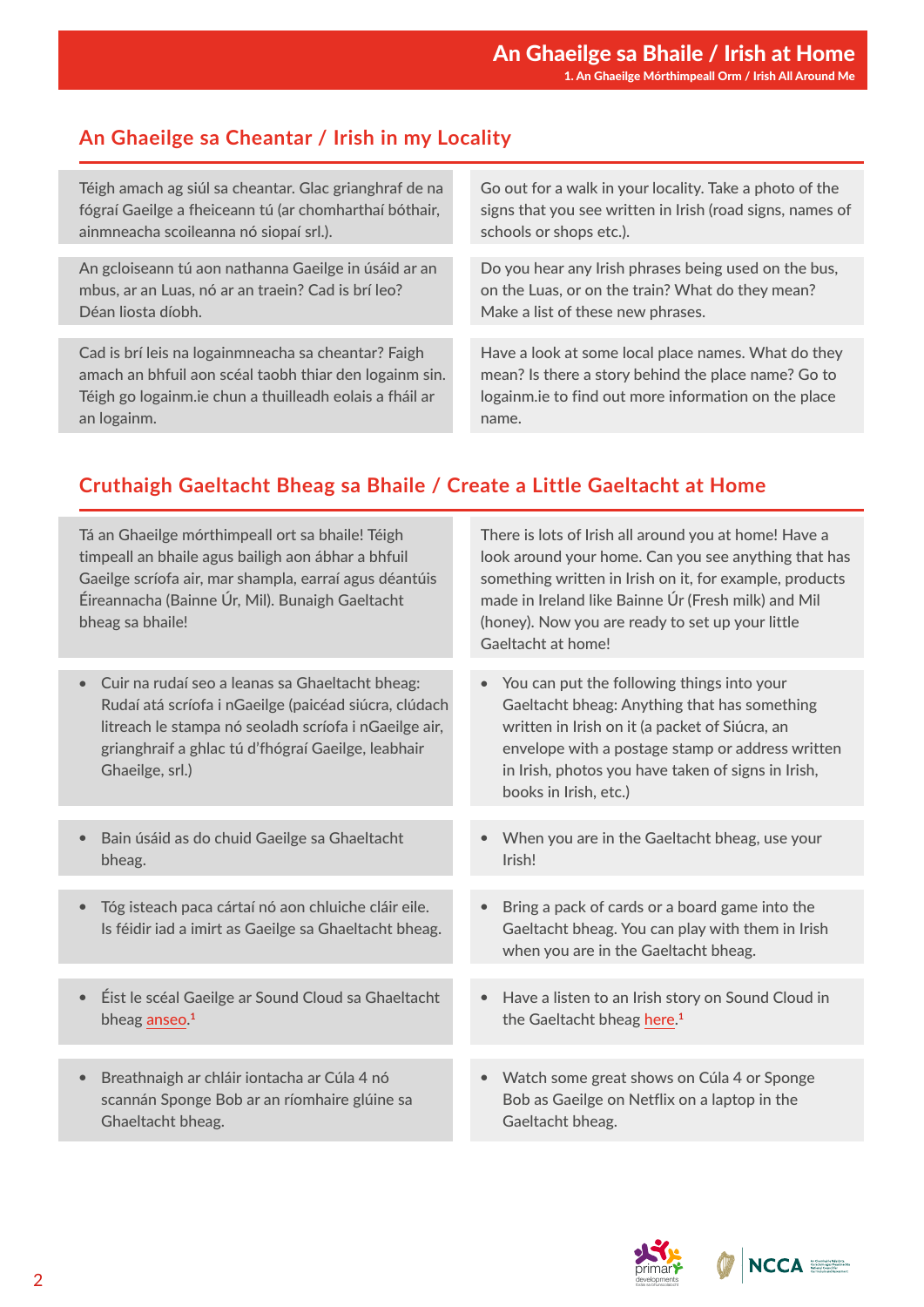#### **Céad Míle Focal Romhat / A Hundred Thousand Words**

Cuir póstaer le chéile leis na nathanna Gaeilge atá ar eolas ag do pháiste (agus agat féin!). Cuir leis an bpóstaer de réir mar a thagann tú ar fhocail agus ar fhrásaí nua. Is féidir an póstaer a chrochadh suas sa Ghaeltacht bheag.

- Aimsigh na focail is fearr leat san fhoclóir agus scríobh iad ar an bpóstaer Céad Míle Focal Romhat.
- Aimsigh an focal is faide san fhoclóir agus scríobh é ar an bpóstaer Céad Míle Focal Romhat.
- An bhfuil aon fhocal ar an bpóstaer cosúil le focal atá ar eolas agat i dteanga eile?

Make a poster with the Irish phrases that your child (and you!) have learned. Add to the poster as you come across new words and phrases. Hang the poster up in the Gaeltacht bheag.

- Find your favourite words in the dictionary and write them on the Céad Míle Focal Romhat poster.
- Can you find a really long word in the dictionary? Write it on the Céad Míle Focal Romhat poster.
- Do you see any Irish words on the poster that are similar to words in other languages you know?

#### **Mo Phobal Gaelach / My Irish-Language Community**

B'fhéidir go bhfuil cúpla focal Gaeilge ag daoine sa teaghlach nó sa chomharsanacht. Fiú má d'fhoghlaim tusa Gaeilge na blianta ó shin ar scoil, níl do chuid Gaeilge imithe! Beidh roinnt frásaí fós agat i gcúl do chinn.

- An bhfuil Gaeilge ag Mamó, Daideo, gaol eile nó comharsa? An roinnfeadh siad é seo leat? Mura bhfuil Gaeilge acu, féach an bhfuil aon teanga eile ar eolas acu.
- Iarr ar do pháiste Cara Comhrá a roghnú. Beannaigh don duine sin as Gaeilge gach lá. Cuir téacs chuig an duine sin go rialta. Seol méim ghreannmhar Ghaeilge chucu, b'fhéidir!

There may be people in your family or neighbourhood who have a few words of Irish. Even if it is years since you learned Irish at school, your Irish has not disappeared! You might be surprised to find how many phrases you can still remember.

- Does Granny, Grandad, an older relative or a neighbour have some Irish? Can they share this with you? If they don't have any Irish, see if they know any other language.
- Ask your child to choose a Cara Comhrá or Conversation Pal. Greet that person in Irish each day. Send them a text or message regularly. Why not send them a funny meme in Irish that you like?